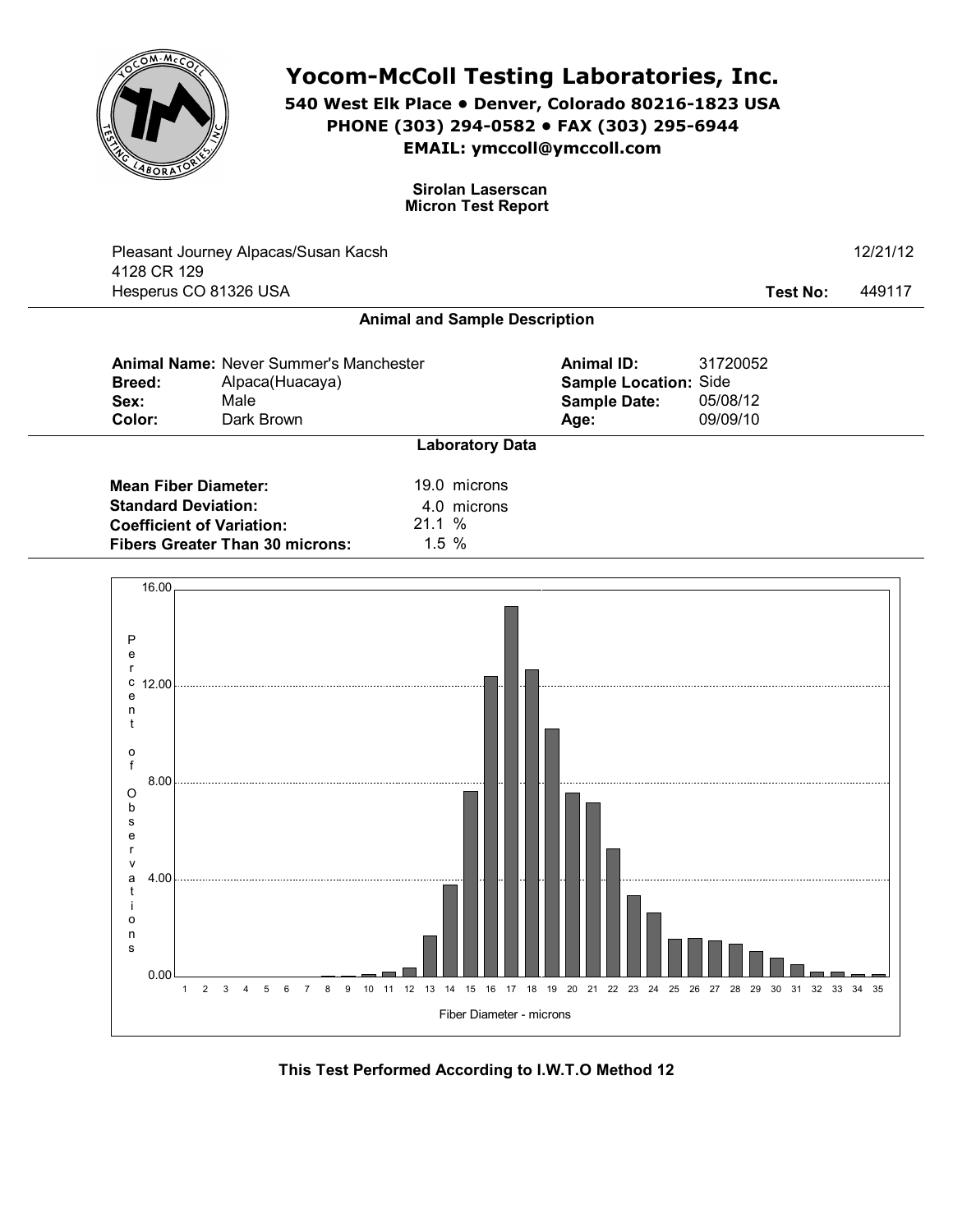

b s e r v a t i o n s

0.00

3.75

## **Yocom-McColl Testing Laboratories, Inc.**

**540 West Elk Place • Denver, Colorado 80216-1823 USA PHONE (303) 294-0582 • FAX (303) 295-6944 EMAIL: ymccoll@ymccoll.com**

> **Sirolan Laserscan Micron Test Report**

| 4128 CR 129                                                                                   | Pleasant Journey Alpacas/Susan Kacsh                                     |                |                                      |                                                                           |                                  | 12/21/12 |
|-----------------------------------------------------------------------------------------------|--------------------------------------------------------------------------|----------------|--------------------------------------|---------------------------------------------------------------------------|----------------------------------|----------|
| Hesperus CO 81326 USA                                                                         |                                                                          |                |                                      |                                                                           | <b>Test No:</b>                  | 449118   |
|                                                                                               |                                                                          |                | <b>Animal and Sample Description</b> |                                                                           |                                  |          |
| <b>Breed:</b><br>Sex:<br>Color:                                                               | Animal Name: PJA Tiffany Ice<br>Alpaca(Huacaya)<br>Female<br>White/Beige |                |                                      | <b>Animal ID:</b><br>Sample Location: Side<br><b>Sample Date:</b><br>Age: | 31634205<br>03/25/12<br>01/06/11 |          |
|                                                                                               |                                                                          |                | <b>Laboratory Data</b>               |                                                                           |                                  |          |
| <b>Mean Fiber Diameter:</b><br><b>Standard Deviation:</b><br><b>Coefficient of Variation:</b> | <b>Fibers Greater Than 30 microns:</b>                                   | 23.3 %<br>2.1% | 19.2 microns<br>4.5 microns          |                                                                           |                                  |          |
| 15.00<br>P<br>e<br>r<br>c<br>11.25<br>e<br>n<br>t<br>o<br>f<br>7.50<br>O                      |                                                                          |                |                                      |                                                                           |                                  |          |



Fiber Diameter - microns

1 2 3 4 5 6 7 8 9 10 11 12 13 14 15 16 17 18 19 20 21 22 23 24 25 26 27 28 29 30 31 32 33 34 35 36 37